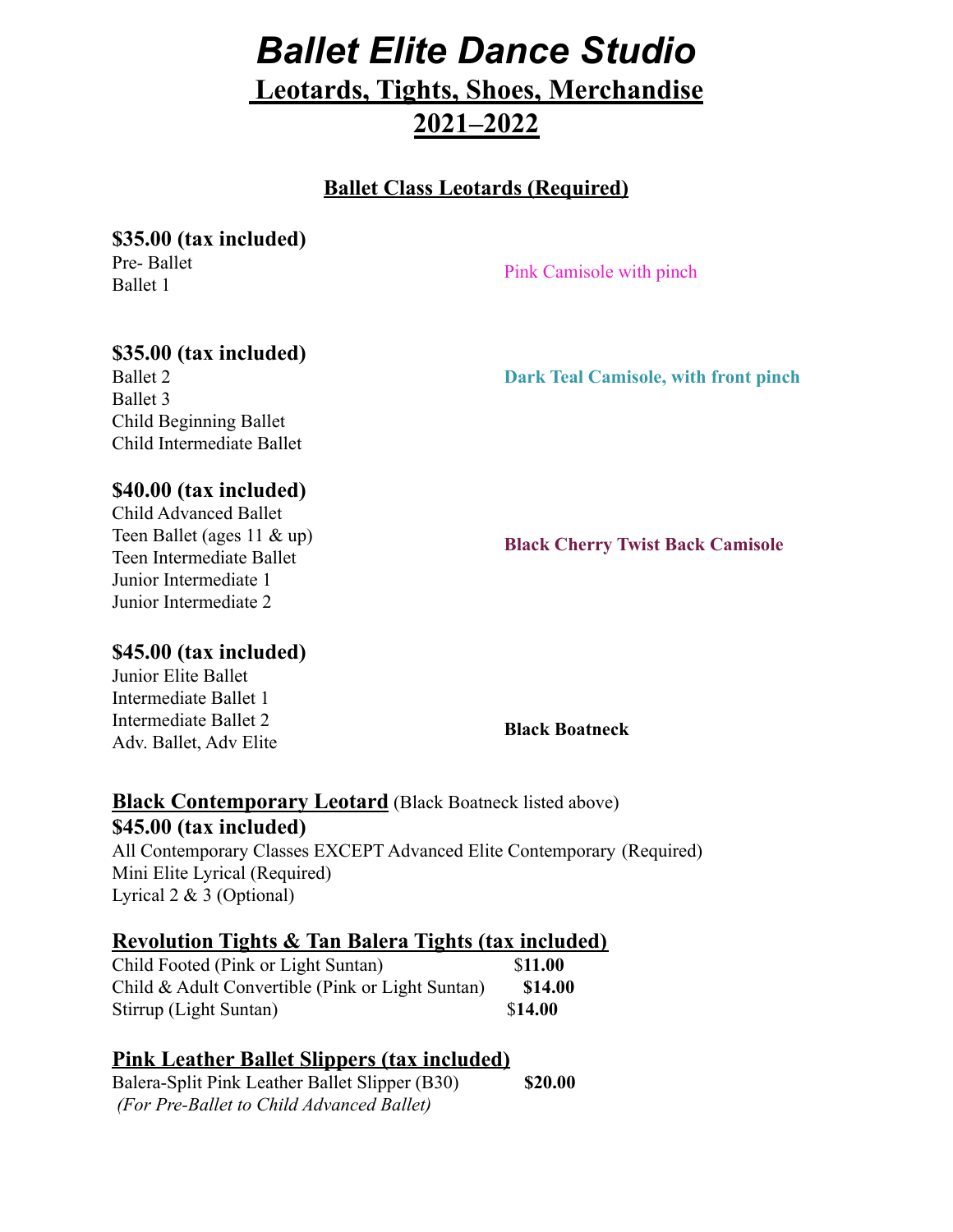| <b>BE-Ballet Elite Jacket</b>                  | <b>All Prices Include Tax</b><br>\$70.00 |
|------------------------------------------------|------------------------------------------|
| <b>Black Short Sleeve Ballet Elite T-Shirt</b> | \$20.00                                  |
| <b>Large Black Duffel Bag with names</b>       | \$45.00                                  |
| <b>Satin Ballerina Tote Bag</b>                | \$25.00                                  |

# CLASS DRESS CODE REQUIREMENTS

#### **Ballet**

Hair: Neat bun Leotard: Ballet Elite class color Tights: Pink footed or convertible Shoes: Pink leather or pointe

#### **Contemporary Ballet**

Hair: Hair tied in a ponytail or bun Leotard: Any Ballet Elite Leotard Tights: Optional pink or black or wear shorts or leggings Pants: Shorts or legging over leotard if no tights Shoes: Pink Pointe Shoes

#### **Leaps & Turns**

Hair: Hair tied in a ponytail or bun Leotard: Any Ballet Elite leotard Pants: Shorts or leggings over leotard if desired Shoes: Barefoot, Turners, or High Top Socks

#### **Tap**

Hair: Hair tied in a ponytail or bun Leotard: Any color Ballet Elite leotard Pants: Shorts or leggings over leotard Tights: Optional - Tan Tights Shoes: Black, low-heeled tap shoes (lace up); Tap/Jazz 1 Mary Jane style

#### **Jazz**

Hair: Hair tied in a ponytail or bun Leotard: Any color Ballet Elite leotard Pants: Shorts or leggings over leotard Tights: Optional - Tan Tights Shoes: Black Jazz boots (no laces)

#### **Lyrical**

Hair: Hair tied in a ponytail or bun Leotard: Any color Ballet Elite leotard